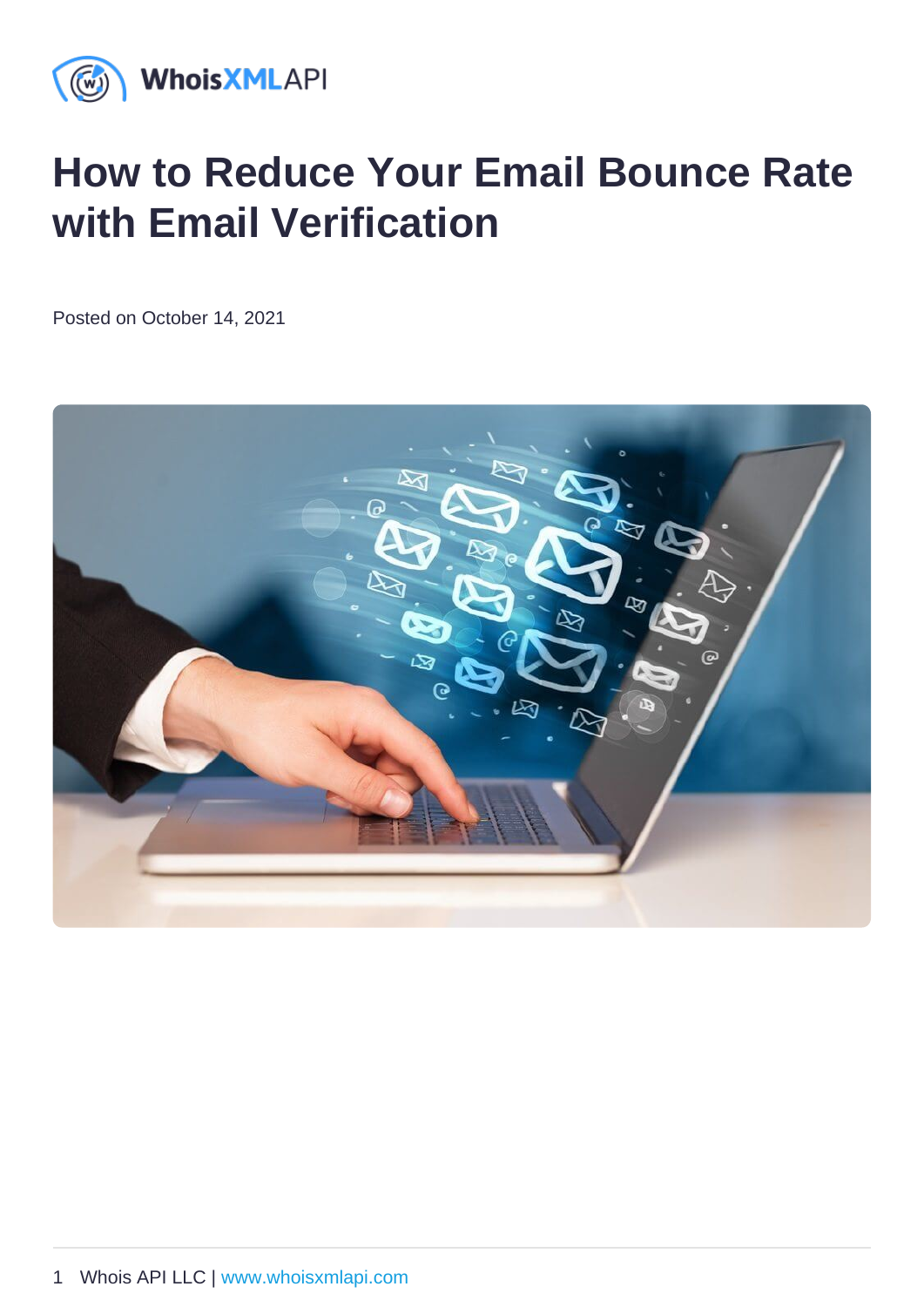Most online marketers have to contend with bounced email notifications from time to time. And bounced messages are marked "undeliverable" for a variety of reasons. Bounce rates vary and generally range from less than 0.4% (great) to 1.5% or more (critical), according to [Klaviyo.](https://help.klaviyo.com/hc/en-us/articles/115000201131-How-to-Monitor-Email-Deliverability-Performance) However, specific lists may have even higher rates. Frequent email bounces don't only reduce the effectiveness of marketing campaigns, they may eventually prevent messages from reaching their intended recipients.

## Bounce Types

There are two types of bounces—soft and hard, and each can have a different effect on various email marketing metrics.

#### Soft Bounces

Soft bounces won't normally have a negative impact on marketing efforts, at least in the long run. They happen as a result of temporary problems, such as full inboxes and other technical difficulties (e.g., too much traffic going to email servers). But email servers will deliver the affected messages eventually, after the problem gets fixed. That said, you need to restrain yourself from removing a subscriber from your list because of an occasional soft bounce.

#### Hard Bounces

While soft bounces are generally harmless and shouldn't worry you, hard bounces can bring about serious problems. A hard bounce occurs when the email account is completely unreachable. The user could've blocked you from reaching it. The account may be defunct or no longer in use. The address could have been temporary and have been discarded shortly after the signup process it was used for has been completed. Or the address may have never existed, which can happen if its owner misspelled it while signing up to your page.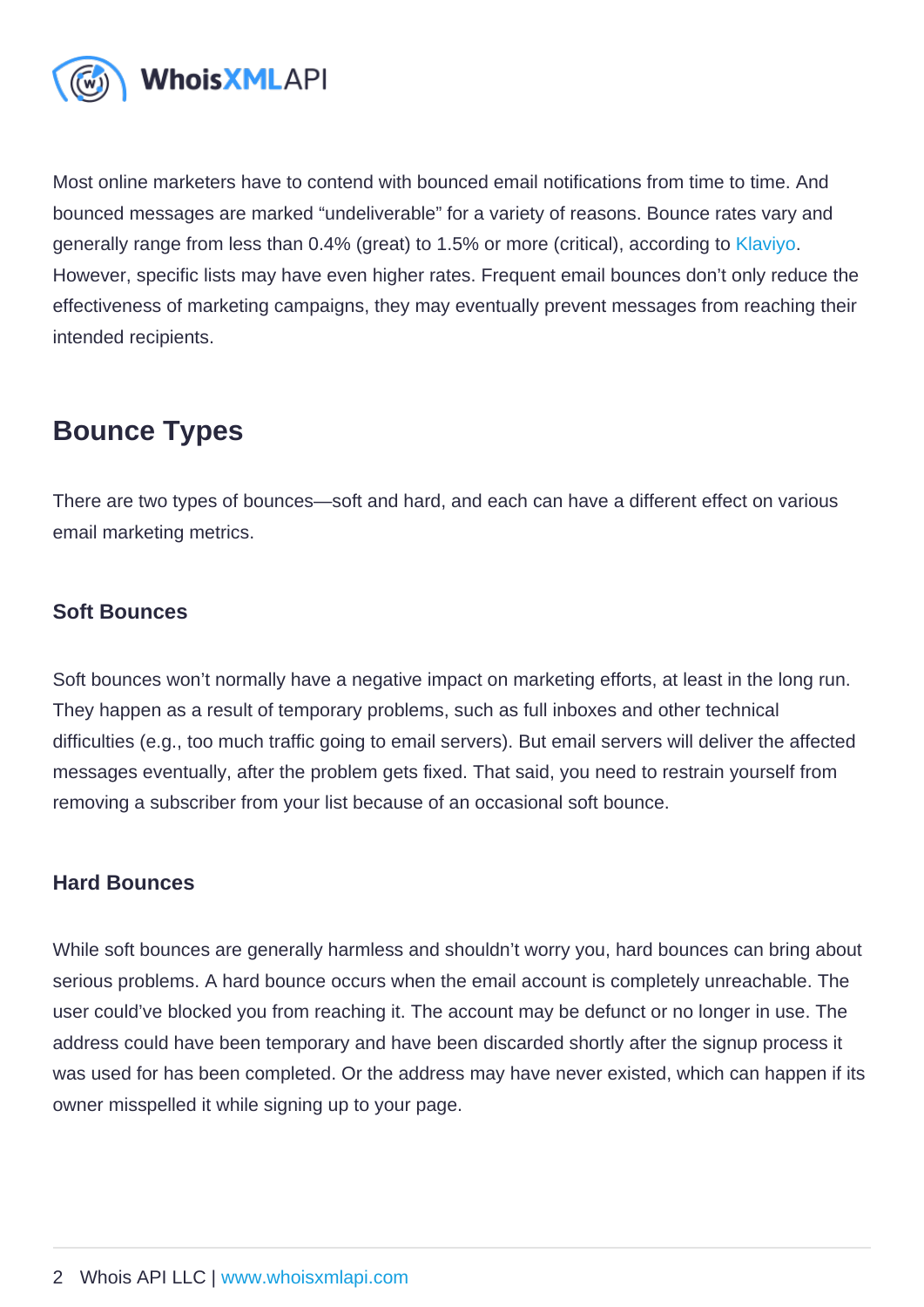## How to Reduce Email Bounce Rates : 4 Ways

There are plenty of ways to lower your bounce rates, we named at least four below with accompanying explanations. But first, let's try to understand what an ideal bounce rate could be.

Know What's a Good or Bad Number

While email bounce rates vary from company to company or one industry to another, you can gauge if yours is acceptable or not by comparing them with [these numbers:](https://help.klaviyo.com/hc/en-us/articles/115000201131-How-to-Monitor-Email-Deliverability-Performance)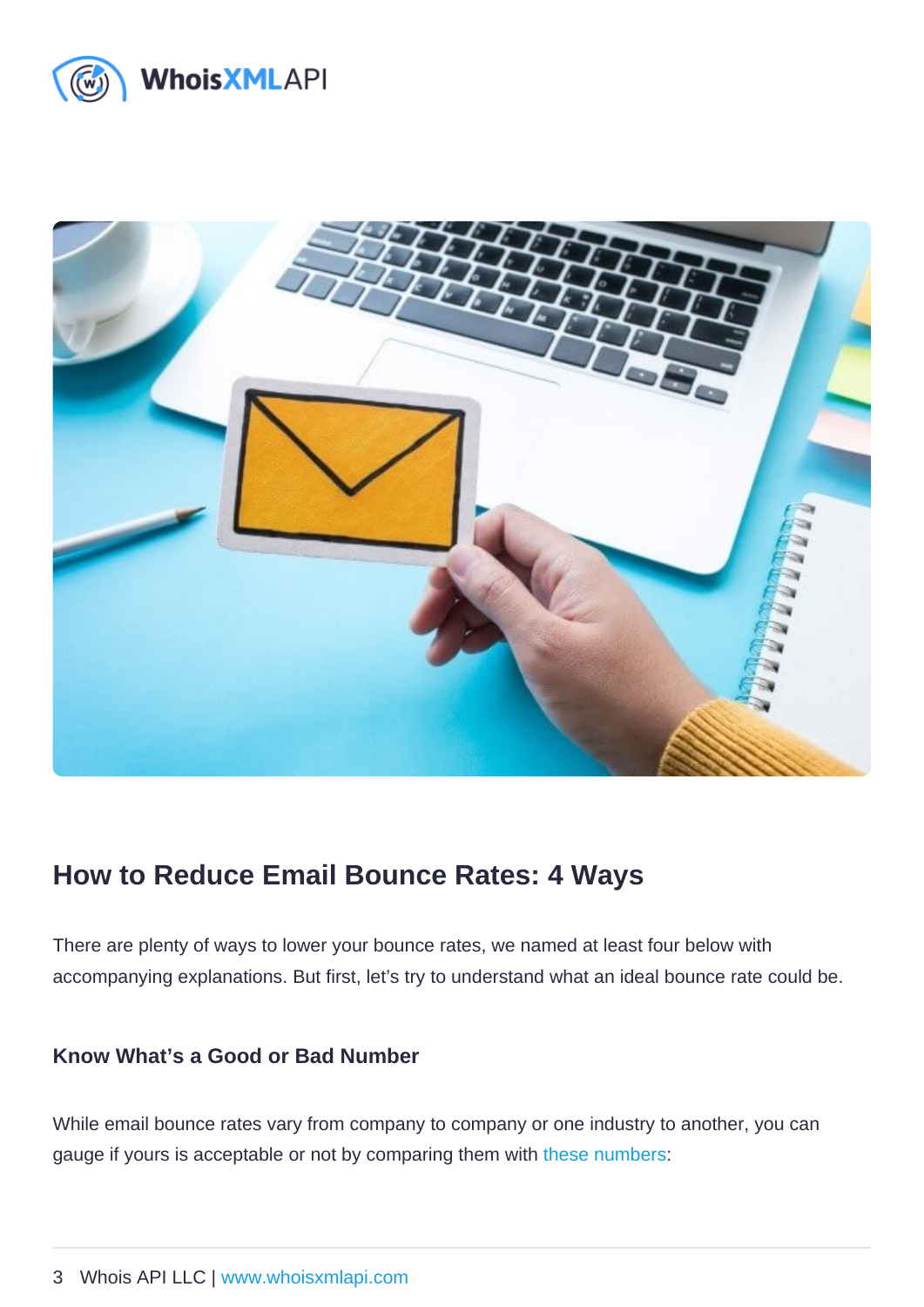- If your bounce rate is higher than 1.5% or more, you may have a serious problem with retaining readers' attention or they send your messages straight to the spam or junk folder.
- If it lies between 0.8% and 1.5%, your campaign is performing poorly and you need to act at once to make improvements.
- If it is somewhere around 0.4% and 0.8%, you're in a good place, as that is how most email marketing campaigns perform on average.
- If your bounce rate lies below 0.4%, you've nailed it. This number is considered excellent in digital marketing.

Now that you know how to analyze your bounce rate, let's talk about the ways to reduce it.

#### Way #1: Authenticate Your Email Domain

Having your brand imitated in phishing attacks is the fastest way to destroy your sender reputation. A possible way to reduce such risk is to enable the Sender Policy Framework (SPF) and Domain Keys Identified Mail (DKIM) authentication features. That way, cybercriminals will find it much harder to spoof or take control of your email domain, which ultimately results in poor delivery rates.

Using SPF and DKIM tells Internet service providers (ISPs) that you are who you say you are and should be trusted to send emails.

#### Way #2: Don't Be Spammy

You may not know it but ISPs and email service providers (ESPs) can flag your domain and emails as spam based on the subject lines you use alone. It is, therefore, a must to avoid using what ISPs and ESPs may consider spammy terms in both your subject line and content.

Most advanced email filtering systems automatically send emails containing phrases like "as seen on," "buy," and "order" to clients' spam and junk mail folders. There are, of course, tons more, which you can get from an [exhaustive list of words and phrases to avoid](https://blog.hubspot.com/blog/tabid/6307/bid/30684/the-ultimate-list-of-email-spam-trigger-words.aspx).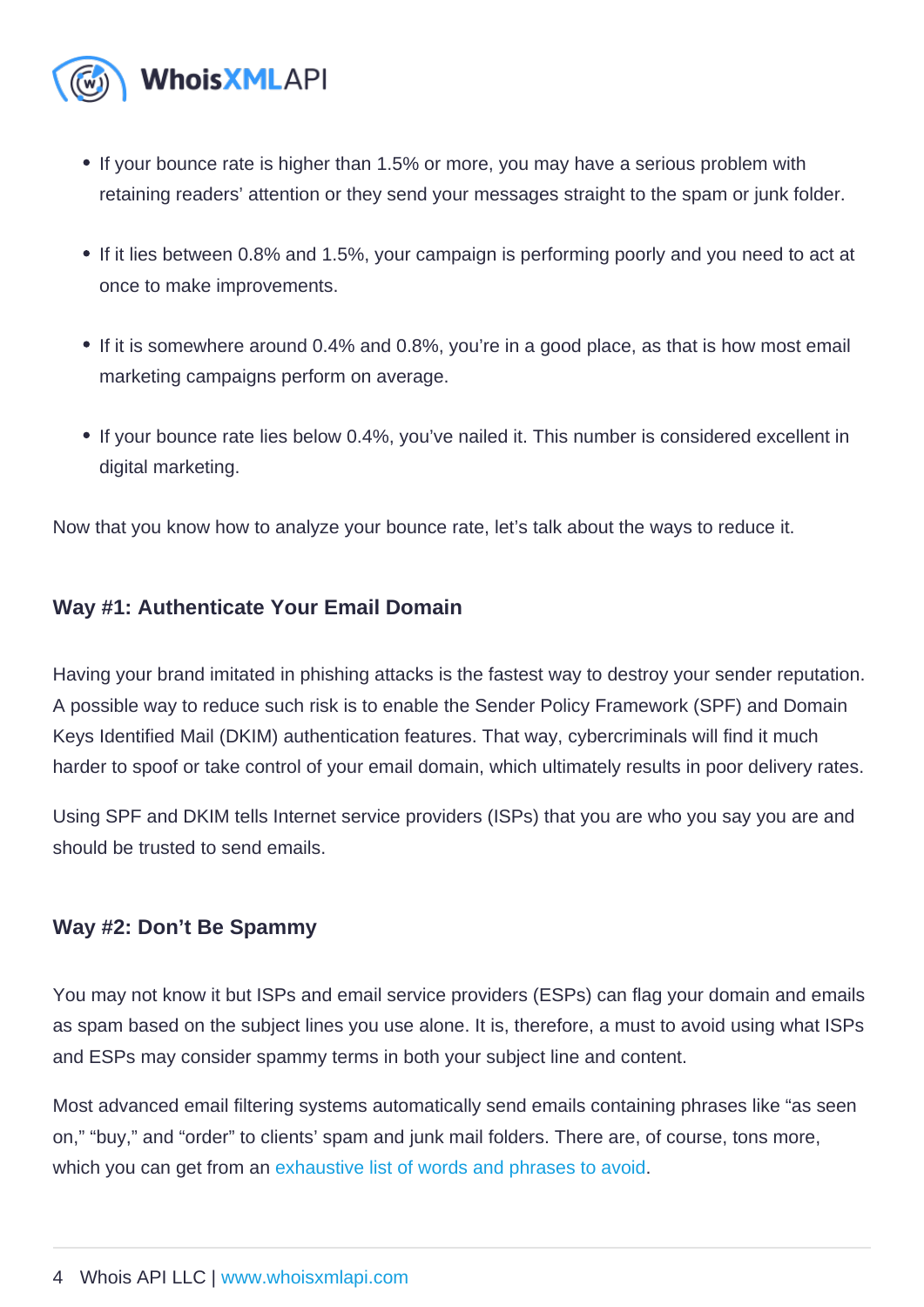While avoiding spam trigger words isn't an exact science, ensuring that your subject lines and email content don't oversensationalize, overpromise, and use strange formatting (making them stand out in inboxes) may be an effective way to go about this.

#### Way #3: Use Double Opt-In

No matter how well-crafted your marketing campaign and messages are, if the target readers aren't interested in your products and services, they will never read your emails. A primary reason for poor deliverability is lack of interest in your offerings. That said, you need to ensure that the people you're communicating with genuinely wish to do business with you.

Enabling the double opt-in feature on your signup pages is one way to do that. This strategy filters the truly interested out of your distribution list from the get-go.

#### Way #4: Use an Email Verification Tool

One of the major reasons for high bounce rates is a distribution list that is full of inactive and invalid email addresses. And while you can get rid of such email addresses manually, that process is arduous and time-consuming. Just imagine how much effort and time you'll spend checking if every email address in your distribution list, which could contain thousands of contacts, is reachable or not.

An easier way to do it would be using an email verification tool that tells you if an email address is reachable, has a matching mail server, isn't temporary, doesn't point to a catch-all inbox, and isn't invalid. Let's look at each check in greater detail below.

Email address is reachable: An email verification tool uses email-sending emulation and Simple Mail Transfer Protocol (SMTP) connection techniques that tells you if an address can receive emails. An unreachable email address, when queried on [Email Verification Lookup,](https://emailverification.whoisxmlapi.com/lookup) for example, will give you this result: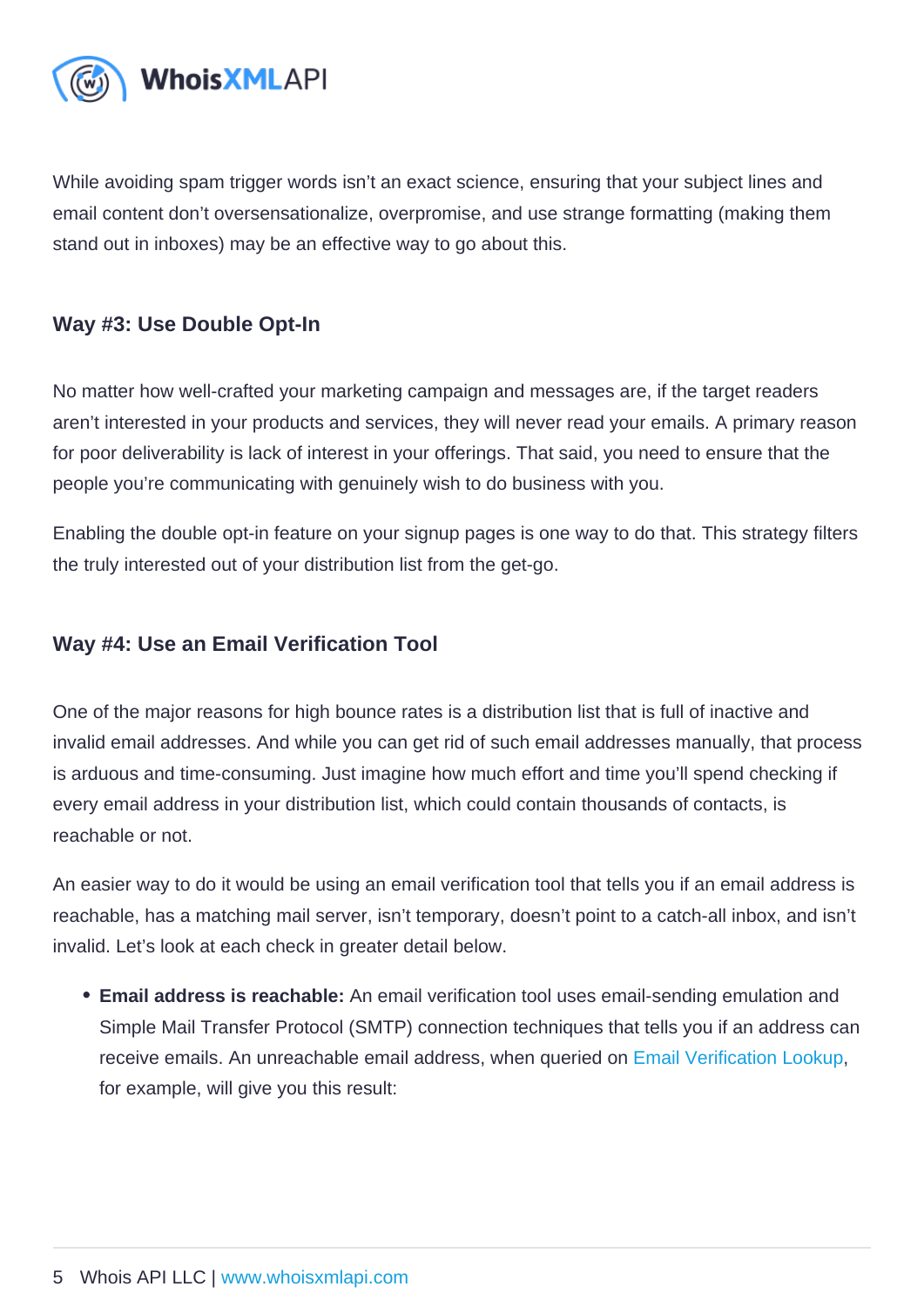Email address has a corresponding mail server: Every valid email address has a corresponding mail server that is evidenced by the presence of mail exchanger (MX) records.

Email address is not disposable: Many users who may be guarded about their privacy sometimes use temporary or disposable email addresses to prevent marketing emails from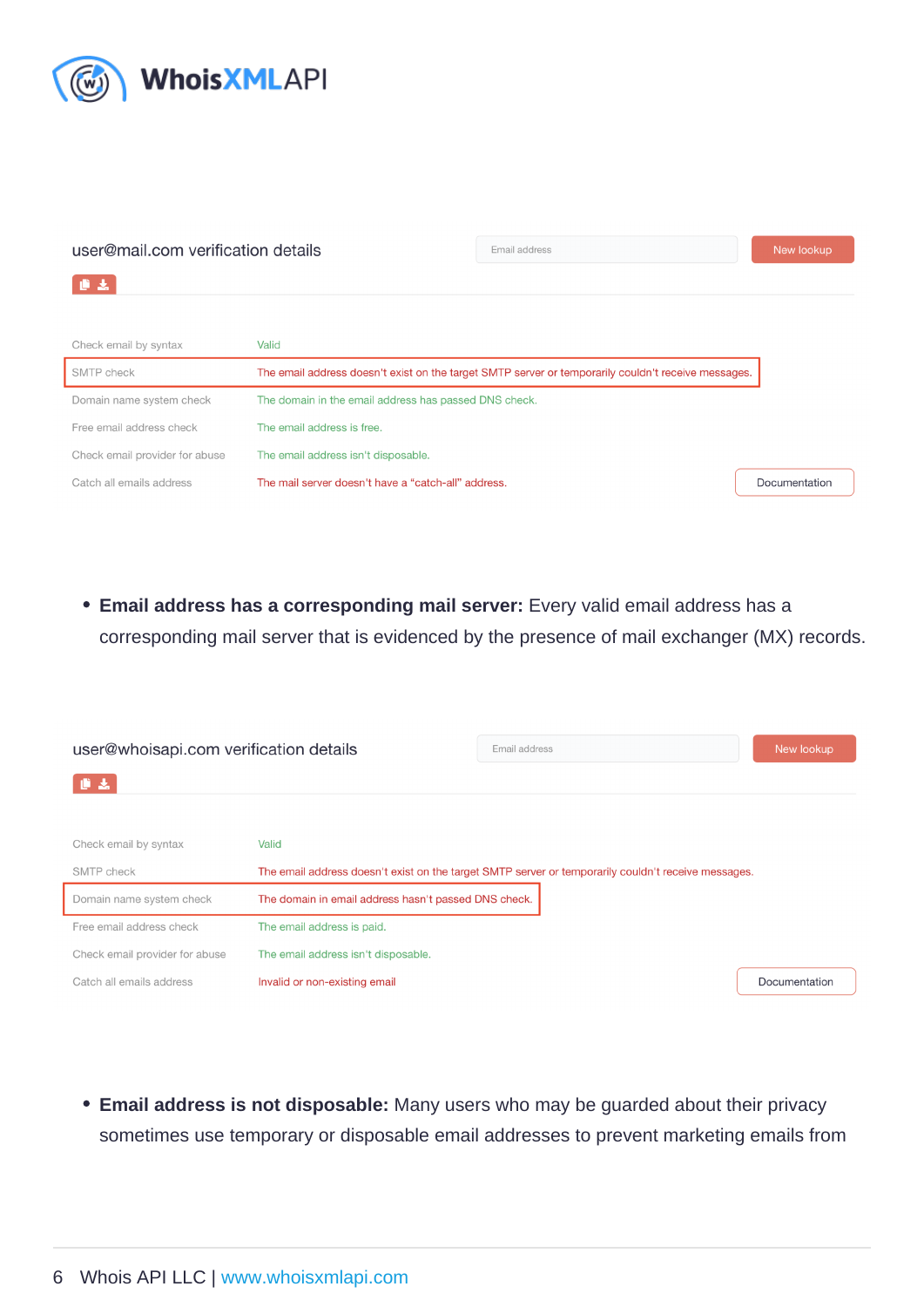filling up their inboxes fast. These email addresses are often discarded as soon as their owners complete the registration process they were intended for (after signup confirmation). Sending messages to temporary or disposable email addresses may ultimately cause your emails to bounce and damage your sender score. Our email verification tools can spot disposable email addresses created with Mailinator, 10MinuteMail, GuerrillaMail, and 2,000 other known disposable email service providers.

• Email address is not a catch-all: Catch-all email addresses are meant to collect all messages sent to recipients in your company (identified by your domain) whose names may have been misspelled. They also collect the emails sent to employees who may no longer be part of an organization. However, companies can also disable this feature at some point which can lead to email bounces. Email verification tools can detect catch-all email addresses, such that you could analyze them and take further actions, like adding these emails to your inactive list, for instance.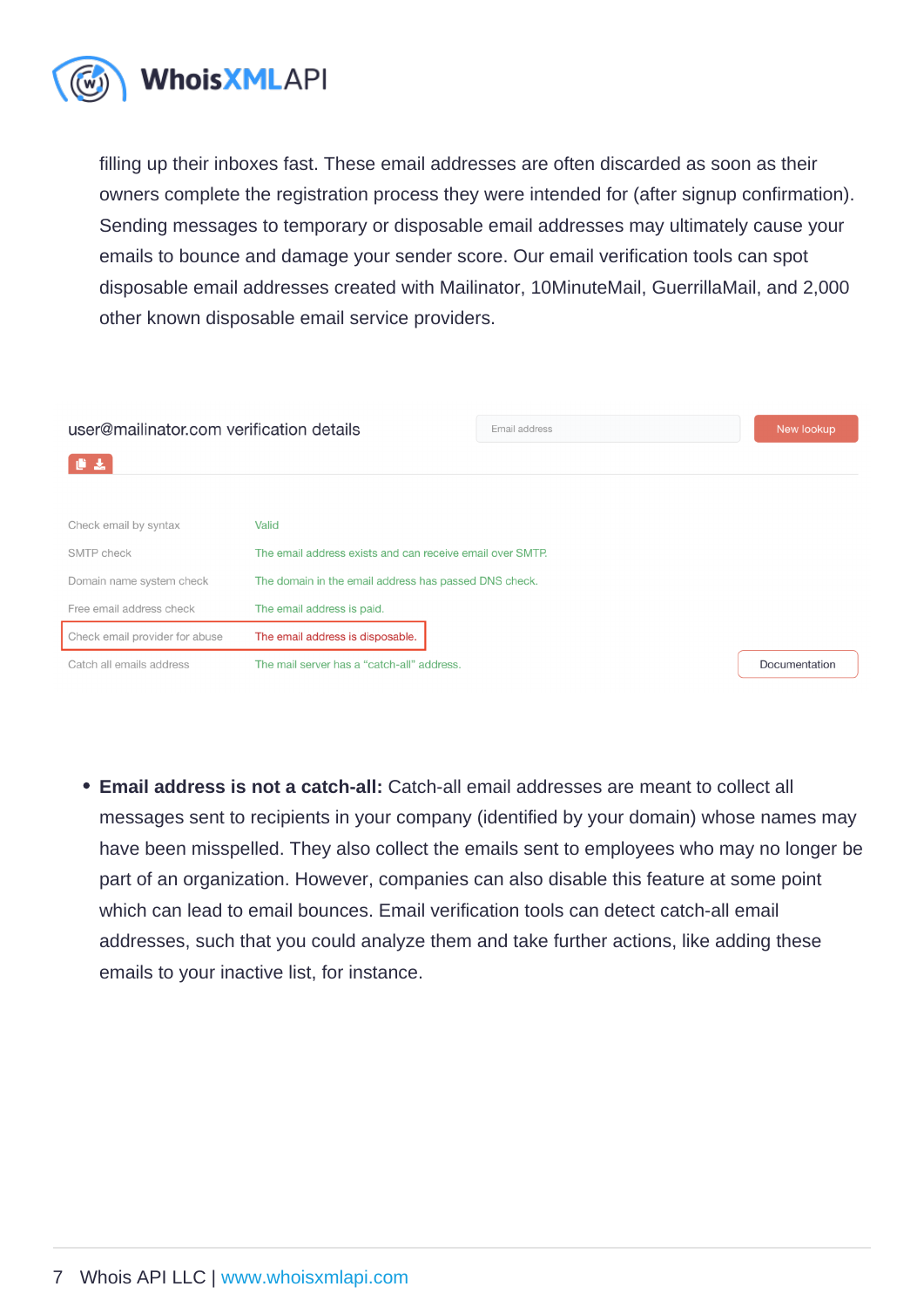Email address's syntax is correct: Sending email messages to invalid email addresses is a common reason for hard bounces. Email address invalidity can have several causes, one of which is not adhering to the prescribed Internet Engineering Task Force (IETF) format. ETF requires email addresses to follow the format username@company[.]tld. A built-in syntactic email validation engine can help you identify addresses that don't conform to IETF standards and avoid dealings with them.

### Why Reducing Bounce Rates Is Important

Internet service providers (ISPs) penalize email senders who frequently send messages to accounts that produce hard bounces. If these addresses make up [more than 2%](https://blog.hubspot.com/marketing/difference-between-hard-soft-bounces-ht) of your mailing list, ISPs and other email providers may take action. They might stop all of their customers from receiving your ads or automatically send your content to the junk mail folder. Your provider could block outgoing messages from your domain as well, according to [IT Pro Today.](https://www.itprotoday.com/business-resources/why-do-so-many-emails-go-undelivered)

---

While reducing your bounce rate isn't a one-step process, it is doable, especially since it is a must for a business to prosper. A good bounce rate can improve your organization's chances of reaching out to customers (existing and potential alike) in the most effective ways. It's also worth